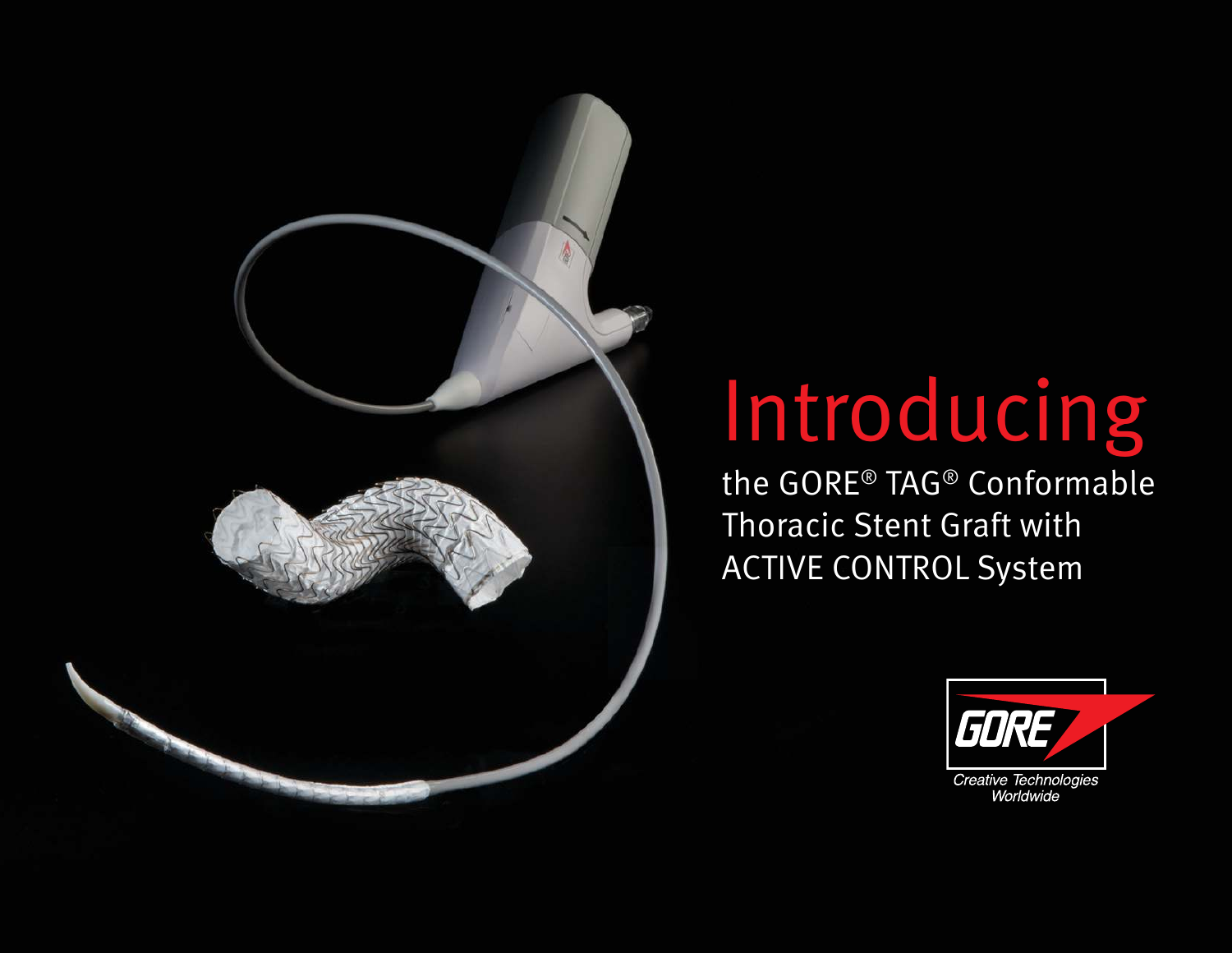### Controlled.

## Conformable.

Listening carefully to our physician partners, our engineers and scientists have applied their spirit of innovation to the complexities of endovascular repair. The result: a new system that offers clinicians greater control for durable outcomes.

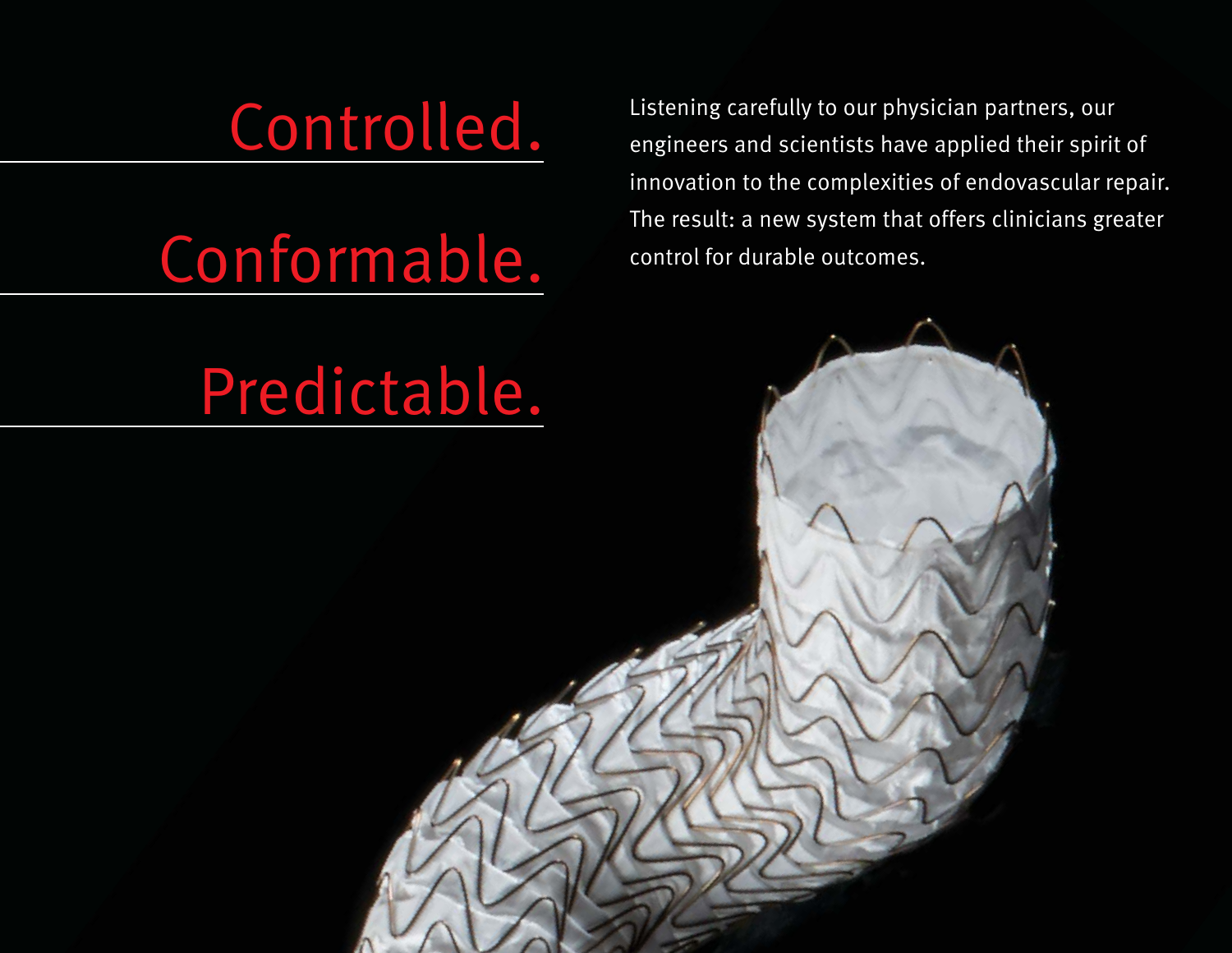#### Even patients with complex anatomical challenges such as acute aortic angles can benefit from the GORE® ACTIVE CONTROL System.

Now, endovascular repair of aneurysms, transections, and Type B dissections can be carried out with greater precision than ever.

#### Controlled.

The GORE® ACTIVE CONTROL System is the first to feature a new delivery system that offers controlled, staged deployment.

#### Conformable. Predictable.

Patients have individual anatomies with unique challenges. The GORE® ACTIVE CONTROL System enhances the exceptional conformability of the stent graft; facilitating the optimized wall apposition that the Conformable GORE® TAG® Device is renowned for.

Built on the established success of the Conformable GORE® TAG® Device that has demonstrated long-term freedom from device-related reintervention (93.1%) and low complication rates (zero migrations, fractures, or compressions).\*

| Proven results in complex procedures.                                                                                                                                                                                                                                                                                             | Through five-year follow-up*                     |       | $(N = 217)$                                          |      |             |                |
|-----------------------------------------------------------------------------------------------------------------------------------------------------------------------------------------------------------------------------------------------------------------------------------------------------------------------------------|--------------------------------------------------|-------|------------------------------------------------------|------|-------------|----------------|
| The new system builds on the established success<br>of the Conformable GORE® TAG® Device, which has<br>demonstrated strong results in aneurysms, transections,<br>and acute and chronic Type B dissections.<br>* Consolidated outcomes following 5 years of follow-up in TAG<br>08-01, TAG 08-02, and TAG 08-03 clinical studies. | Procedural<br>survival                           | 100%  | Spinal cord<br>ischemia 3.7%                         |      | Fracture    | $\mathbf{0\%}$ |
|                                                                                                                                                                                                                                                                                                                                   | 30-day<br>survival                               | 95.4% | Paraplegia 0.5%                                      |      | Compression | $0\%$          |
|                                                                                                                                                                                                                                                                                                                                   | Freedom from<br>device-related<br>reintervention | 93.1% | Aortic rupture<br>associated<br>with treated<br>area | 1.8% | Migration   | $0\%$          |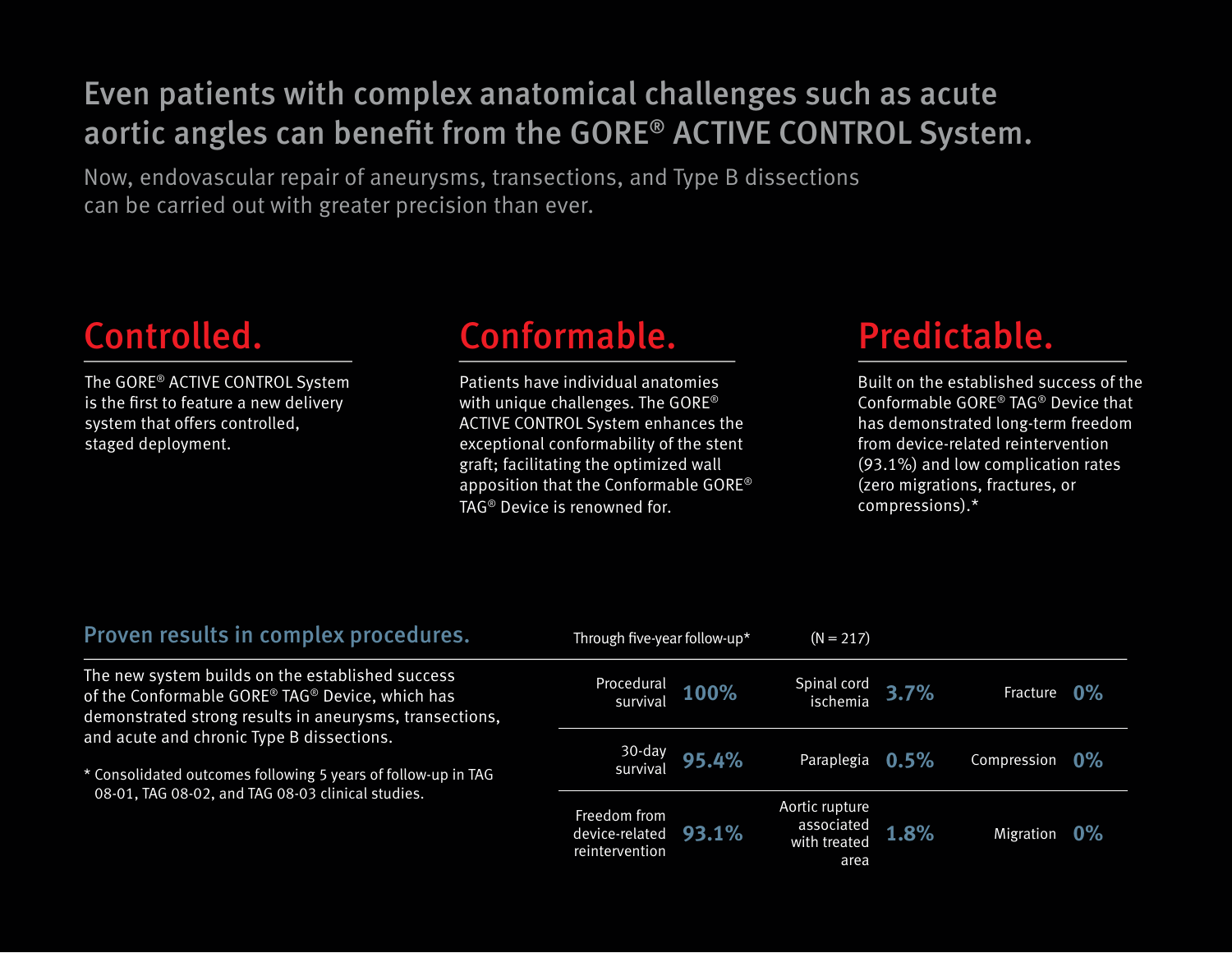### Purpose-built to deliver new levels of control, with precise placement and trusted conformability.

Proximal partially uncovered stents for wall apposition in highly angulated anatomy Fully supported

graft material for low spring-back

Radial fit for customized oversizing based on patient anatomy

minimizes vessel trauma and the potential for rupture which can occur with multiple sheath insertions

Single-sheath insertion

Sheathless delivery catheter facilitates passage and access through tortuous thoracic anatomy

Fully covered distal end for decreased risk of septum perforation in Type B dissection

Controlled deployment with GORE® ACTIVE CONTROL System is designed to optimize accuracy, angulation, and apposition

A